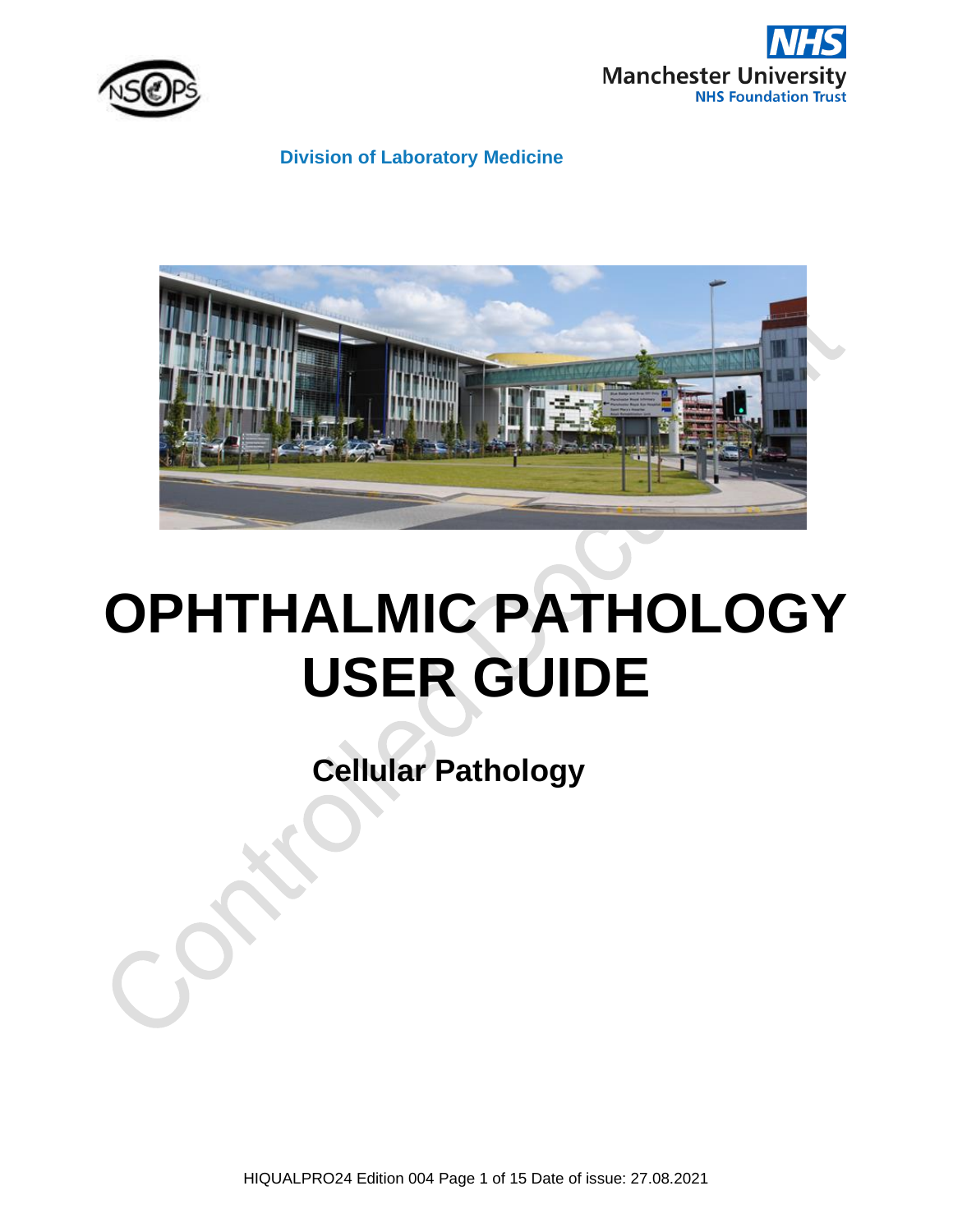



# **Table of Contents**

| <b>Table of Contents</b> |   |
|--------------------------|---|
|                          | 3 |
|                          |   |
|                          |   |
|                          |   |
| 3. QUALITY.              |   |
|                          |   |
|                          |   |
|                          |   |
|                          |   |
|                          |   |
|                          |   |
|                          |   |
|                          |   |
|                          |   |
|                          |   |
|                          |   |
|                          |   |
|                          |   |
|                          |   |
|                          |   |
|                          |   |
|                          |   |
|                          |   |
|                          |   |
|                          |   |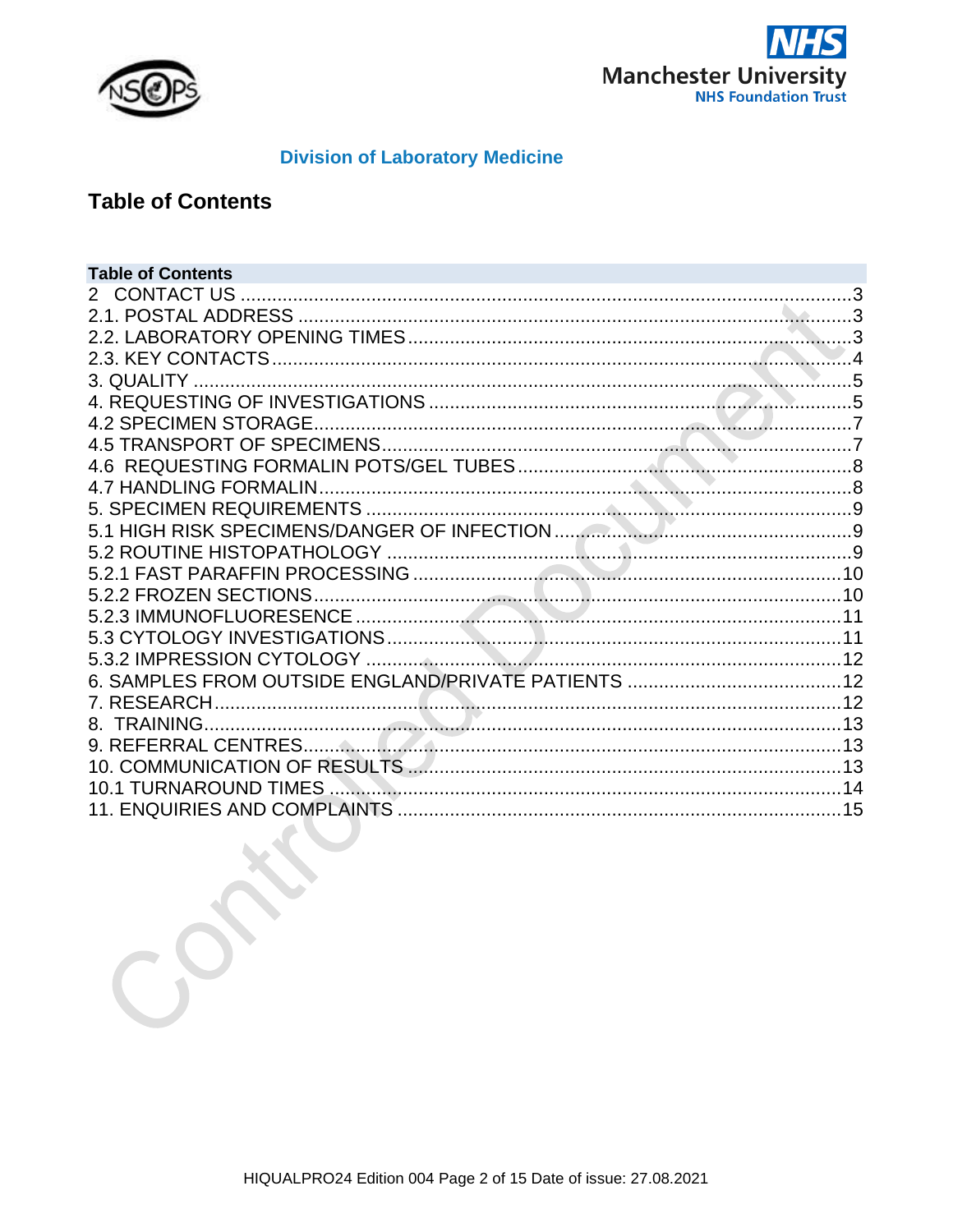



#### **1 INTRODUCTION**

Ophthalmic Pathology forms part of the Adult Histopathology department and provides a diagnostic service in Ophthalmic Histopathology and Cytopathology. It is one of four laboratories within England that make up the National Specialist Ophthalmic Pathology Service (NSOPS).

NSOPS laboratories are designated Highly Specialised Services and are centrally funded by NHS England. This means that NHS cases submitted to NSOPS laboratories for examination are seen without charge to the referring clinician for patients in England.

The laboratory aims to provide a high quality and efficient service with provision of expertise in diagnosis using a range of techniques including histology, cytology, immunofluorescence, immunohistochemistry, and electron microscopy as appropriate.

The NSOPS team consists of two Consultant Histopathologists (one full-time and one parttime), a Lead Biomedical Scientist in Ophthalmic Pathology and a PA.

This user guide has been developed to meet the needs and requirements of our users, and also includes useful information, guidance and advice to enable you to make the most efficient use of our service.

# <span id="page-2-0"></span>**2 CONTACT US**

Ophthalmic pathology forms part of Adult Histopathology, Clinical Sciences Building 1(CSB1)

#### <span id="page-2-1"></span>**2.1. POSTAL ADDRESS**

For correspondence and specimens: Ophthalmic Pathology-Histology 1<sup>st</sup> floor Clinical sciences building 1 Manchester University NHS Foundation Trust Oxford Road **Manchester** M13 9WL

# <span id="page-2-2"></span>**2.2. LABORATORY OPENING TIMES**

08.00 – 17.00 hours Monday - Friday, excluding Public/Bank Holidays (England) **NB:** There is no out of hours or weekend service.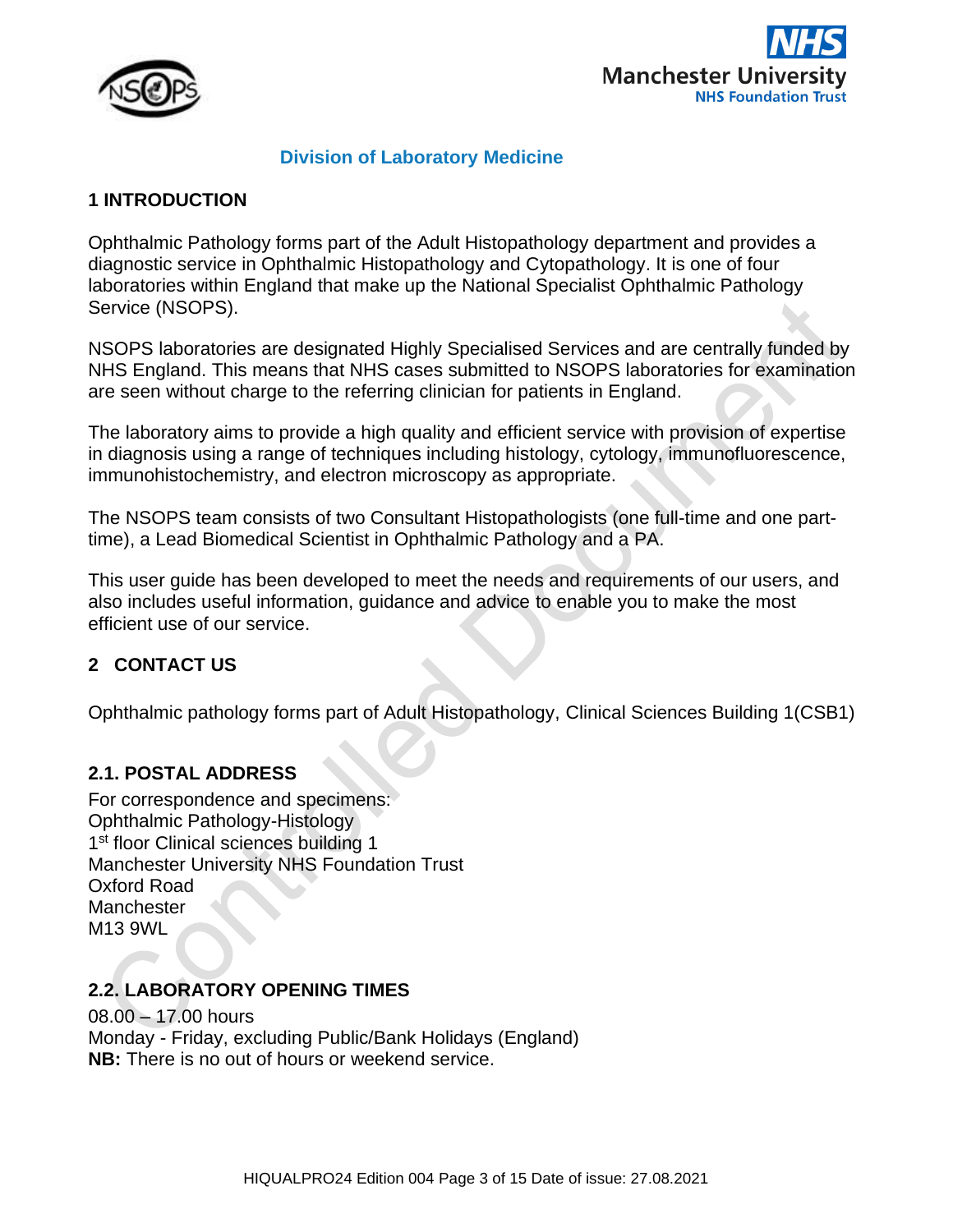



# <span id="page-3-0"></span>**2.3. KEY CONTACTS**

**General Enquiries**:

#### **Specimen Reception:**

(Inc. Frozen section requests) Tel: 0161 276 8808

# **Histology Reports:**

Tel: 0161 701 1615 **Email:** [mft.adult.histosecs@nhs.net](mailto:mft.adult.histosecs@nhs.net)

Jean Schofield Secretary to Dr Luciane Irion and Dr Joe Shaw **Tel:** 0161 276 6924 **Email:** [jean.schofield@mft .nhs.uk](mailto:jean.schofield@mft%20.nhs.uk)

# **Technical Enquiries:**

Miss Anna McEwen Lead BMS Ophthalmic pathology **Tel:** 0161 276 5806 **Email:** [anna.mcewen@mft.nhs.uk](mailto:anna.mcewen@mft.nhs.uk)

# **Clinical Enquiries:**

Dr Luciane Irion Consultant Ophthalmic Pathologist **Tel:** 0161 276 6924 **Email:** [luciane.irion@mft.nhs.uk](mailto:luciane.irion@mft.nhs.uk)

Dr Joe Shaw Consultant Ophthalmic Pathologist **Tel:** 0161 276 6924 **Email:** [joseph.shaw@mft.nhs.uk](mailto:joseph.shaw@mft.nhs.uk)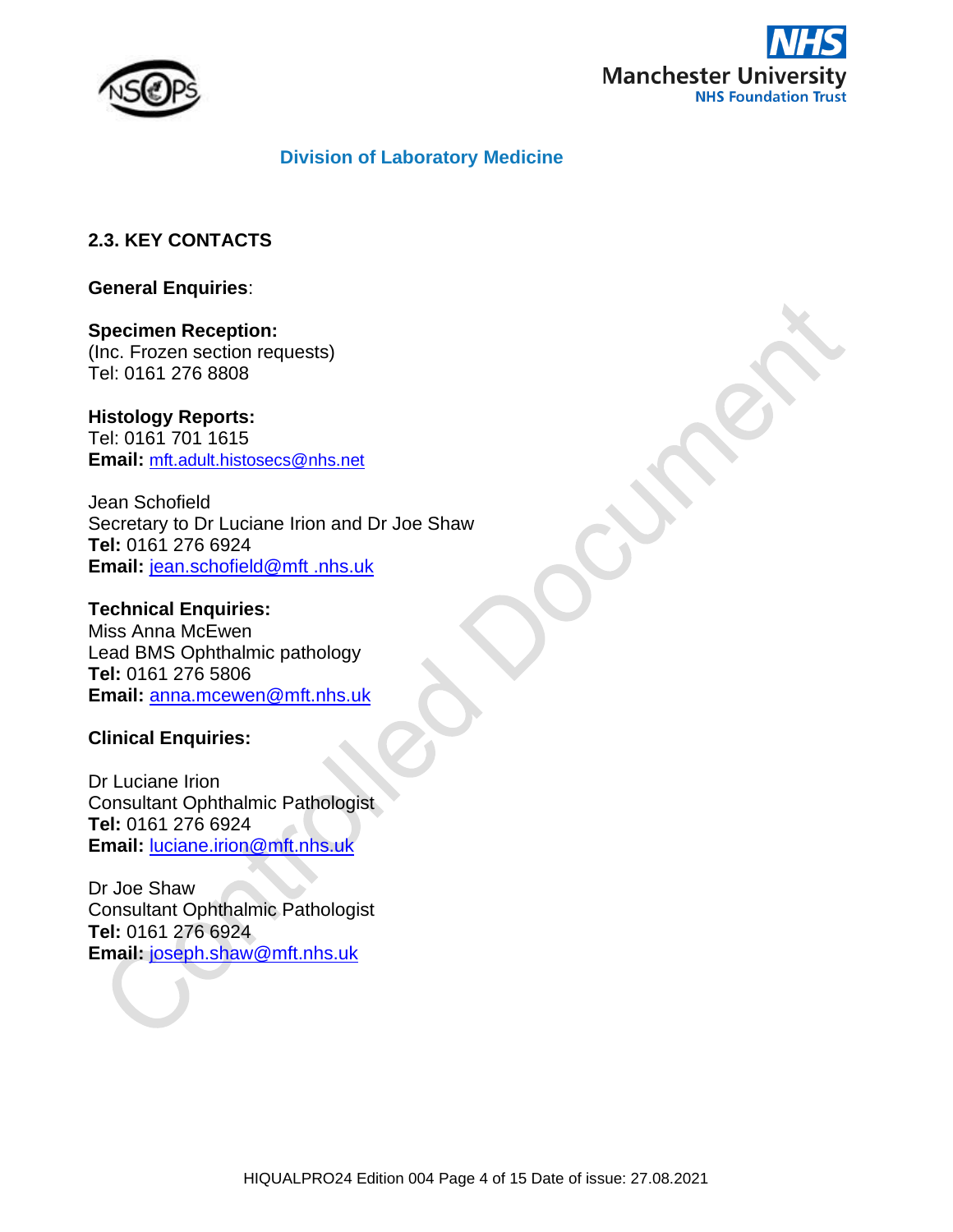



# <span id="page-4-0"></span>**3. QUALITY**

The department is fully accredited by UKAS in conformance with ISO 15189:2012. Our UKAS Medical Laboratory Reference Number is 8648. The department participates in regular exhaustive assessments to maintain its accreditation status. The department is licensed by the Human Tissue Authority (HTA).The department is committed to delivering a quality service to our users and strives for continual improvement. A quality management system is utilised to ensure all documents, processes, quality records and clinical material are controlled to DLM (Directorate of Laboratory Medicine) policy. Processes and systems are regularly audited to identify non-conformities and quality improvements. The department is committed to the safe and secure handling and disposal of confidential information and accurately reporting results of investigations in a timely, confidential and clinically useful manner.

For further information regarding quality, including technical EQA schemes that the department participates in please see the Adult Histopathology User guide via <https://mft.nhs.uk/the-trust/other-departments/laboratory-medicine/histopathology/>

# <span id="page-4-1"></span>**4. REQUESTING OF INVESTIGATIONS**

The Division of Laboratory Medicine (DLM) guidelines for specimen acceptance must be followed to ensure that all samples are correctly and unambiguously identified. The policy provides an overarching process to specimen rejection to help balance the requirement to process against the risk to patient safety. Clinical governance issues may arise from errors in specimen identification and/or insufficient clinical information being given with a specimen. To ensure that specimens are linked to the correct patient, adequate identifiers are essential. Due to the difficulty in repeating a tissue specimen, different criteria are used in Adult Histopathology.

All urgent and specimens on a cancer tracking pathway (HSC205) should be clearly labelled as such. The date and time the specimen was taken is important information that should be included on all requests to determine the length of fixation of the tissue specimen.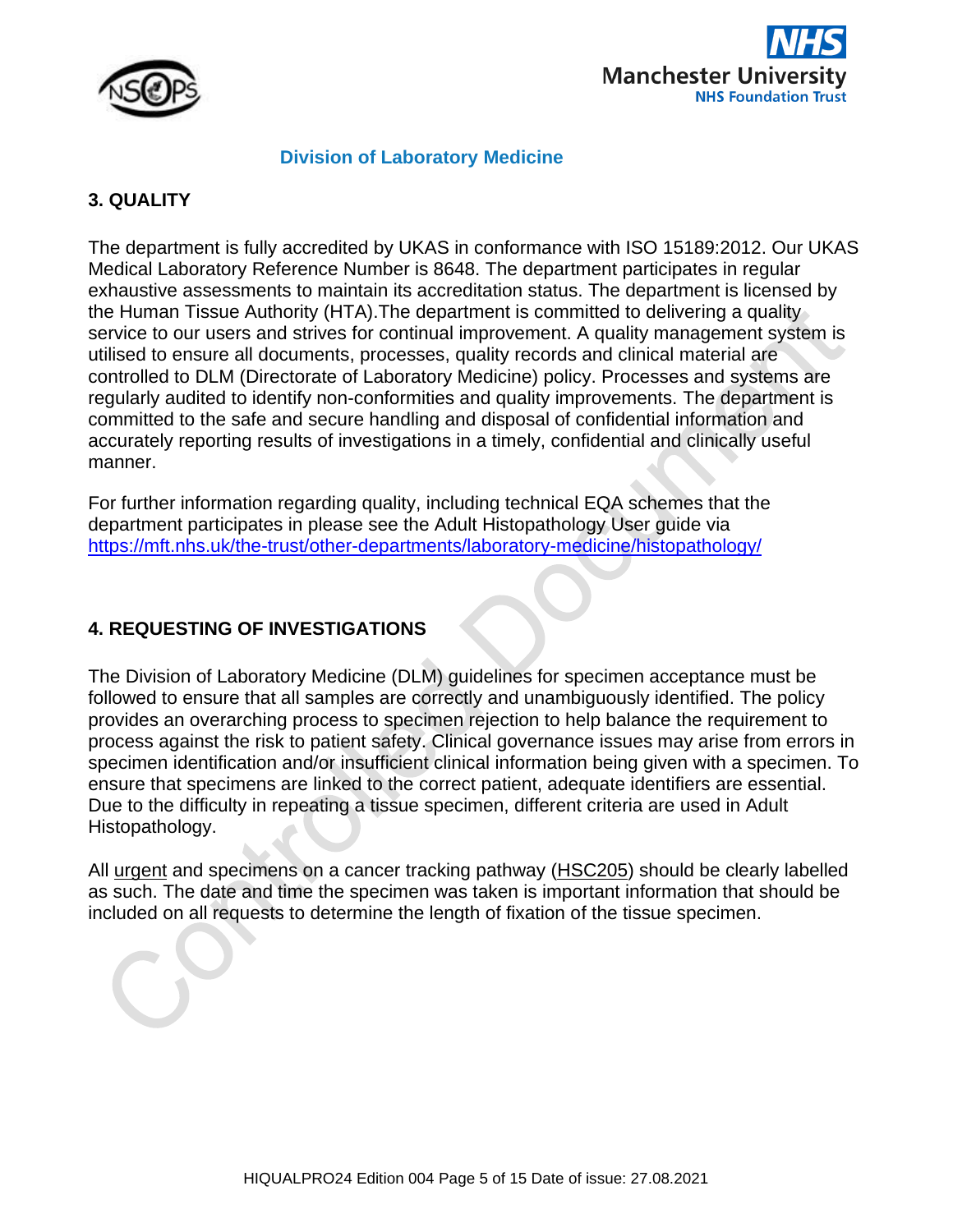



#### **4.1 SPECIMEN ACCEPTANCE POLICY**

All Ophthalmic specimens sent for histology and /or cytology **must** comply with our specimen acceptance requirements. If the correct information is not present then the specimen may be unnecessarily be delayed. All fields on the Ophthalmic Pathology request card/ICE request should be completed to ensure efficient and effective investigation of the specimen. The following mandatory information must be provided for us to accept the specimen:

#### **Essential Patient Identifiers:**

- **Surname**
- **Forename**
- **Unique identification number**  district for Central site, EMPI for Trafford, NHS or external hospital number for external cases
- **Date of birth**
- **Address**

#### **Essential Clinical Details:**

- High risk status to ensure health and safety of all staff
- **Specimen site** must match on specimen pot and request card
- **Relevant clinical information**
- **Reconstruction date if urgent processing required**
- **Date/time taken** essential to ensure proper fixation of high risk specimens

#### **Essential Sender Details:**

- **Ward/department**  required for return of reports
- **Consultant or GP** required for return of reports and contact in case of any errors/discrepancies
- **Contact number/bleep**  for verbal reports, and frozen section

Each specimen container, no matter how small, must also be labelled with the appropriate patient identification data (minimum of 3 identifiers e.g. first and last name, date of birth/age, gender and preferably patient's NHS/Hospital No). The information must be consistent with the request form, to prevent errors in specimen and patient identification. Multiple specimens from the same patient should also identify the specimen type/site.

Specimens that do not contain the required information or have discrepancies between the request card and specimen pot will not be processed in the laboratory until the necessary information has been obtained. The sender will be contacted to attend the laboratory to complete any missing information or correct any mistakes. The person correcting the patient or specimen details should be of appropriate seniority and able to take responsibility for the labelling of the specimen. This will result in a delay to specimen processing and reporting.

For some external users we will accept corrections to patient detail discrepancies via email.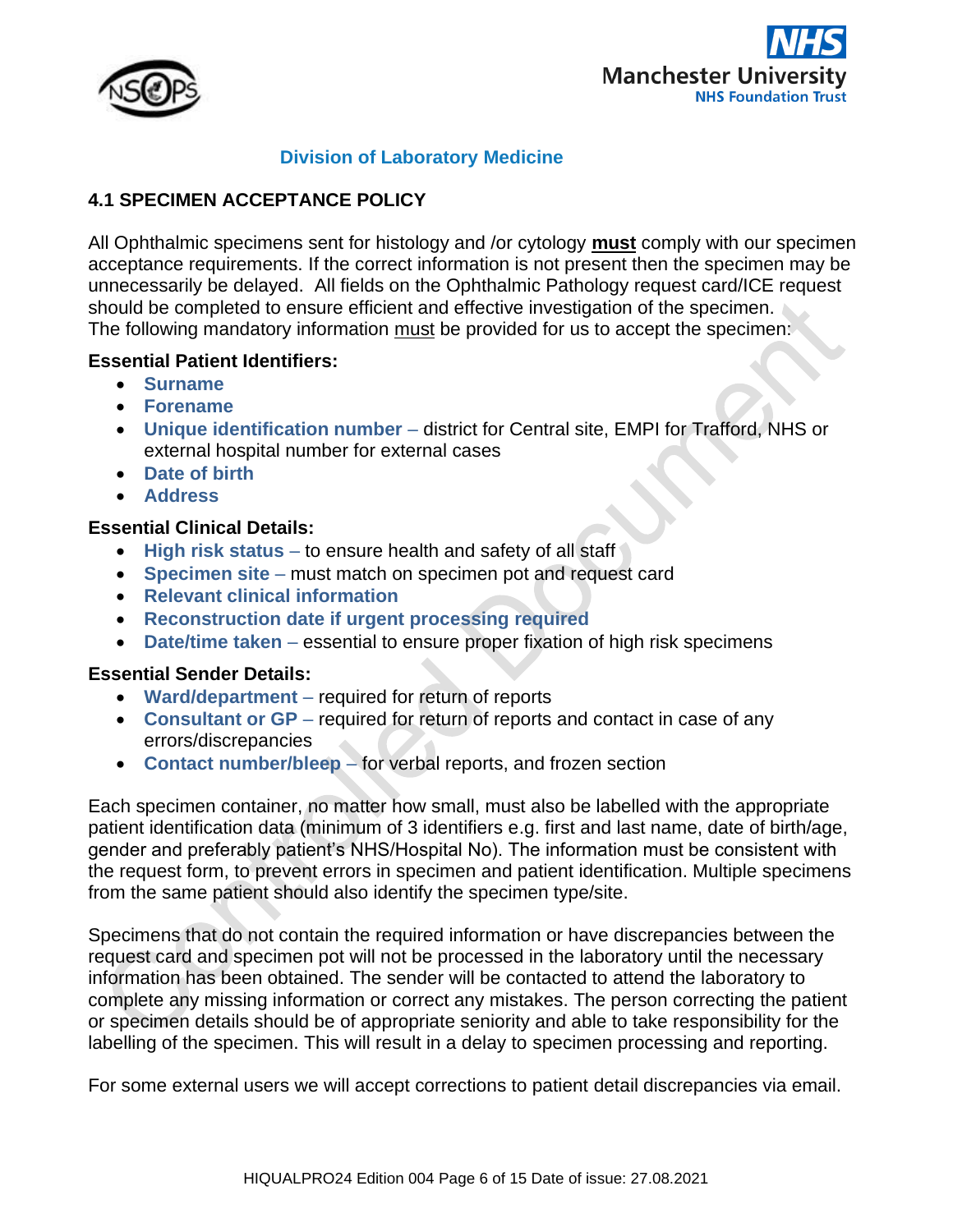



#### <span id="page-6-0"></span>**4.2 SPECIMEN STORAGE**

Prior to transport to the laboratory, it may be necessary to temporarily store specimens. All specimens that are placed into Formalin should be kept at room temperature until transported to the laboratory. Specimens in Formalin should not be placed into the fridge as this will have a negative impact on fixation and therefore preservation of the tissue.

| <b>Specimen</b>         | <b>Storage</b>   |
|-------------------------|------------------|
| Formalin                | Room temperature |
| Dry unfixed             | Fridge           |
| <b>Transport medium</b> | Fridge           |

All dry specimens and specimens in transport medium ideally should be transported to the laboratory immediately.

# <span id="page-6-1"></span>**4.5 TRANSPORT OF SPECIMENS**

All specimens should be transported in the relevant fixative or transport medium as indicated below in section 5. All specimen pots should be tightly sealed and transported using specimen bags, where appropriate. The request card should be placed in the pocket of the specimen bag, and the pot inside the sealed bag to ensure the safety of all staff.

Specimens can be delivered to the Adult histopathology specimen reception throughout the day.

If a porter brings specimens from the theatres and clinics from the Royal Eye Hospital the samples will be signed for. For samples from external users any confirmation of receipt forms will be filled in and faxed back.

Please can all urgent specimens be clearly labelled as such to ensure that they are dealt with in the appropriate manner. This is particularly important for temporal arteries and specimens requiring urgent processing for delayed reconstruction.

All specimens sent in the post should adhere to the packaging guidance available on the Royal Mail website. It is the responsibility of the sender to ensure that specimens are appropriately labelled and packaged.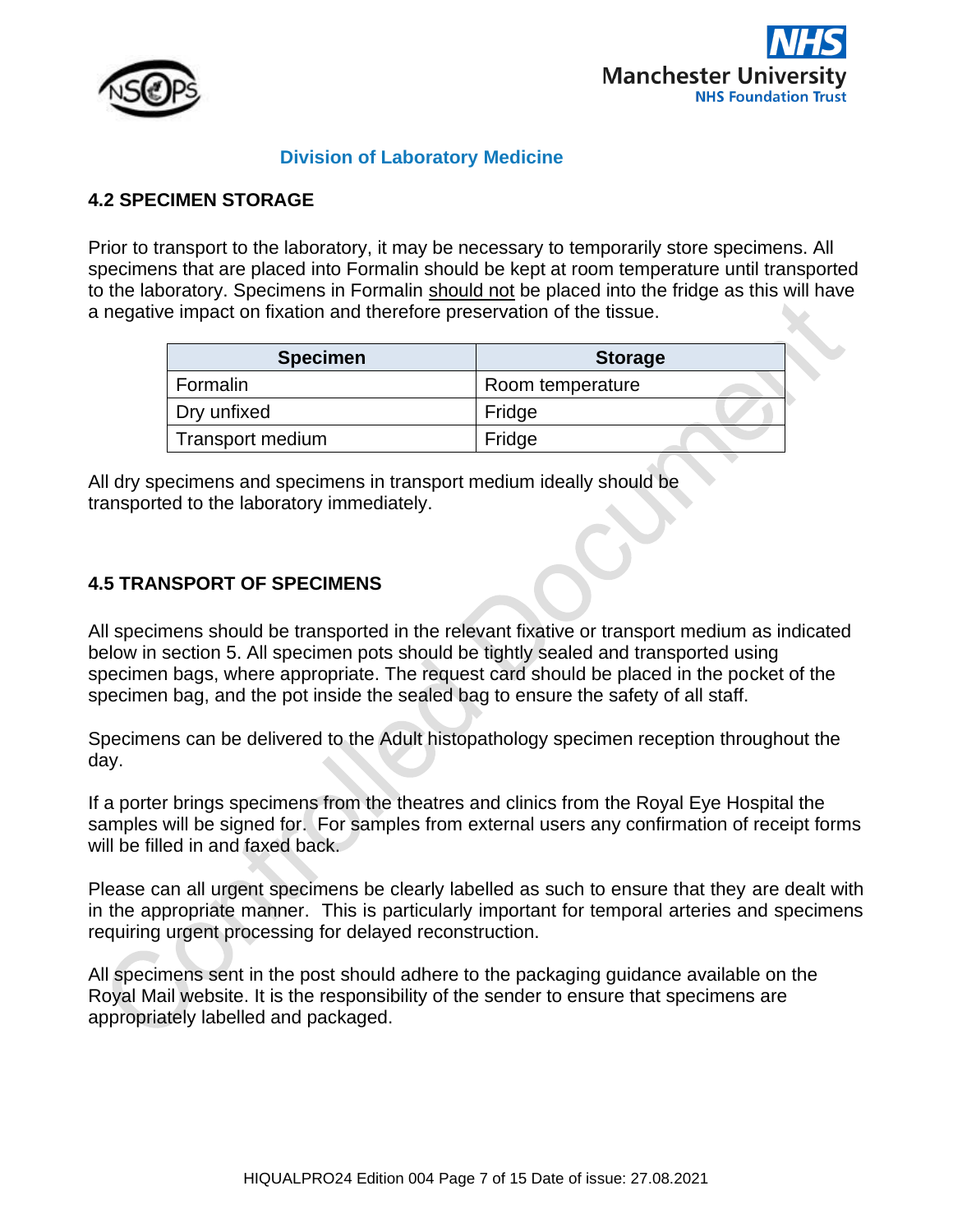



# <span id="page-7-0"></span>**4.6 REQUESTING FORMALIN POTS/GEL TUBES**

Any requests for formalin pots or zeus for immunofluorescence specimens should be made to Adult histopathology specimen reception on 0161 276 8808 (68808 internal).

#### <span id="page-7-1"></span>**4.7 HANDLING FORMALIN**

The department uses 10% neutral buffered Formalin (4% formaldehyde) and this should be handled with care at all times.

|  | 10% Formalin |
|--|--------------|
|--|--------------|

| <b>Acute Toxicity</b>  | Category 4 - Harmful if inhaled                   |
|------------------------|---------------------------------------------------|
| <b>Skin Sensitizer</b> | Category 1 - May cause an allergic reaction       |
| Carcinogen             | Category - 1B May cause cancer                    |
| Mutagen                | Category 2 - Suspected of causing genetic defects |

All solutions containing formalin are suspected carcinogens, mutagens and sensitisers. The solutions should be handled with care, minimising skin contact. Safety equipment including gloves should be worn and any spill on the skin should be washed as soon as possible. In general, formalin solution, like any other chemical should be treated with respect. Handle with care and avoid any situations which could potentially result in formalin spillage. Formalin can be disposed of down a sink suitable for clinical waste with copious amounts of running water in a well-ventilated room.

In a hospital environment formalin is mostly handled in very small containers with less than 100ml of 10% formalin solution. A spill of this size is unlikely to contaminate the air to dangerous levels if dealt with promptly. The spill can be wiped up with absorbent material by staff members wearing suitable impervious gloves such as nitrile gloves. The contaminated material should be sealed in plastic bags for disposal and removed from the room as soon as possible. It is important not to simply dispose of the contaminated material in an open bin as the formaldehyde will continue to contaminate the air. The area should be rinsed with water.

For more information on Formalin and spillages please see the Adult Histopathology User guide via<https://mft.nhs.uk/the-trust/other-departments/laboratory-medicine/histopathology/>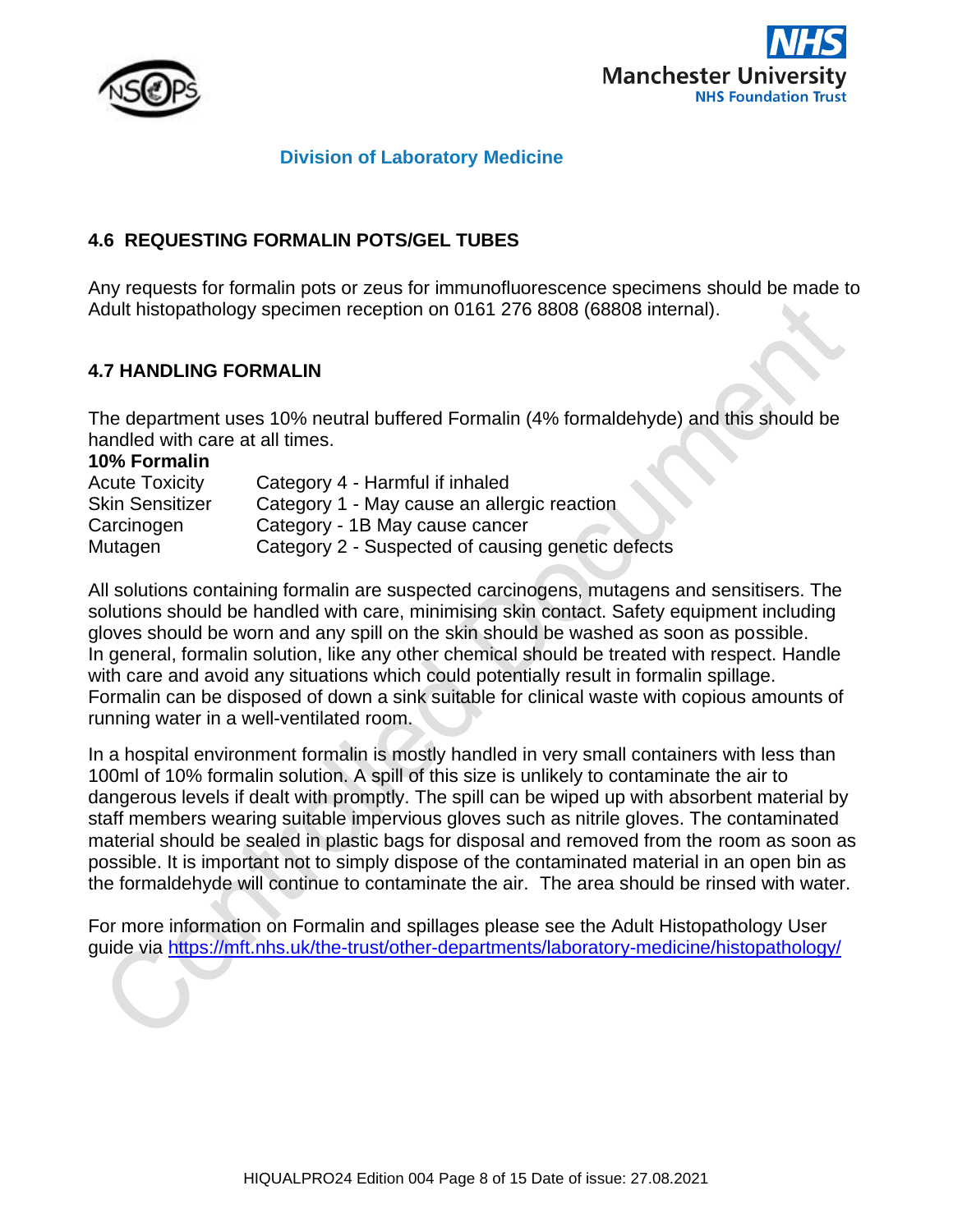



#### <span id="page-8-0"></span>**5. SPECIMEN REQUIREMENTS**

The NSOPS service examines specimens either diagnostic or excisional, of any tissue from the eye or its adnexal structures. Specimens for cytological investigations are also accepted which include surface impression cytology and cytology of fluid such as tears, aqueous, vitreous, or fluid from cystic lesions.

Guidance on which specimens should be submitted for examination may be found at:

<https://www.rcophth.ac.uk/wp-content/uploads/2016/07/Ocular-Pathology-July-2016.pdf>

Some specimens may be referred to other departments/centres for expert opinion or for techniques not performed here such as PCR (on tissue sections), molecular studies, and impression cytology. For a list of our main referral centres see section 7.

The department does not arrange or provide any other pathology services e.g microbiology, or fresh virology samples. If these investigations are required, the requesting clinician must submit a separate specimen to an appropriate service.

**It is not possible for this laboratory to split a specimen under sterile conditions.**

#### <span id="page-8-1"></span>**5.1 HIGH RISK SPECIMENS/DANGER OF INFECTION**

It is the responsibility of the requesting clinician to indicate on the request card if the patient is known or suspected to be within a "High Risk/Danger of Infection" category eg HIV, TB, Hepatitis B, Hepatitis C, (this list is not exhaustive) to facilitate appropriate handling. These specimens need to be formalin fixed for a longer period of time to ensure the health and safety of the staff.

Frozen sections (including specimens for immunofluoresence) will NOT be carried out on high risk specimens.

# <span id="page-8-2"></span>**5.2 ROUTINE HISTOPATHOLOGY**

Specimens for routine histopathology are required to be placed into 10% neutral buffered Formalin, which is available on request from the laboratory. Formalin is used to fix the specimen and preserve the tissue in as life-like state as possible. If there is a delay between the removal of the tissue and fixation in Formalin, this can adversely impact the specimen integrity and therefore report. **NB:** In cases where sebaceous carcinoma is suspected specimens should still be submitted in formalin.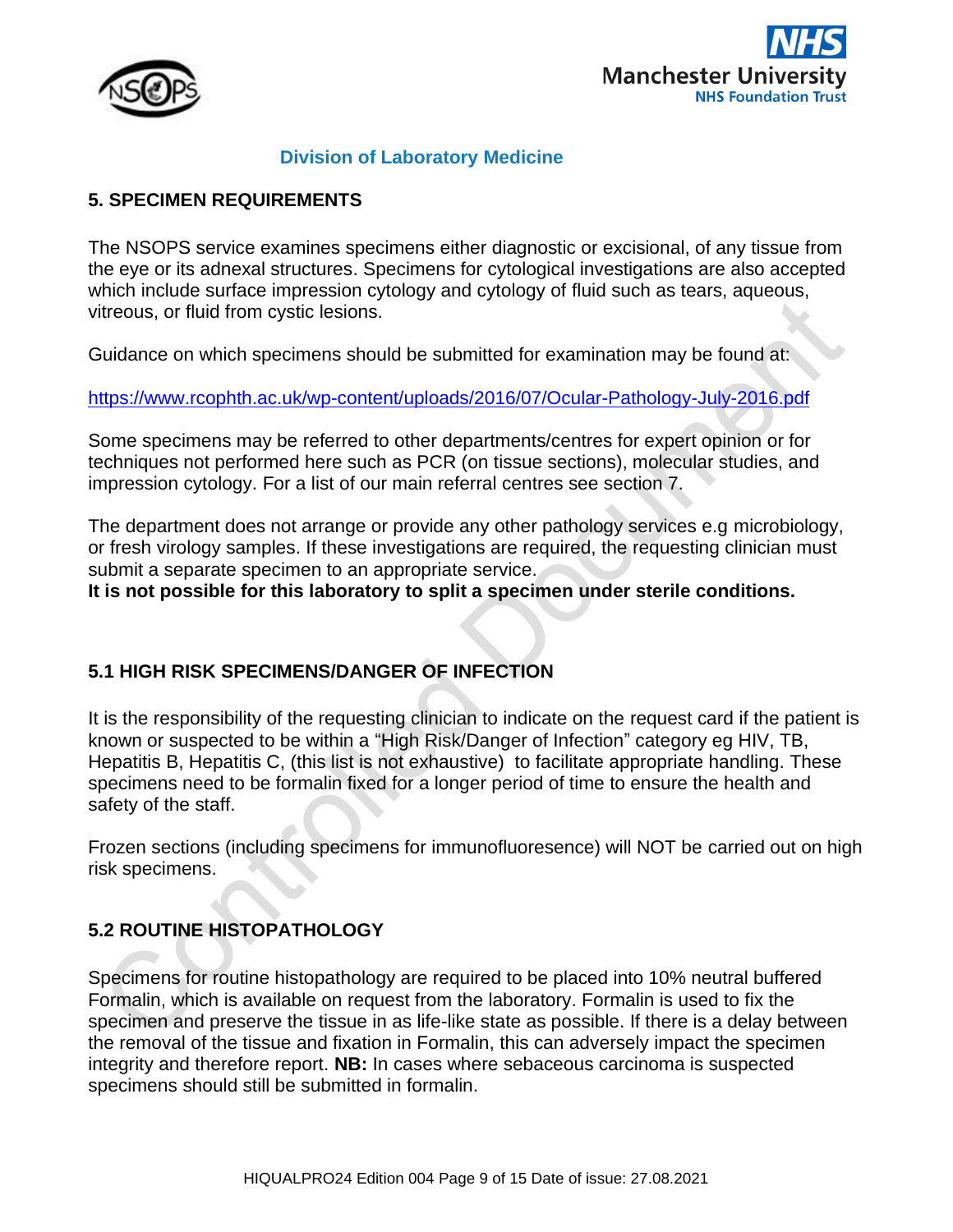



The choice of methodology and appropriateness of the investigation are at the discretion of the consultant pathologist who is guided by details on the clinical request form and knowledge of laboratory methods and current "best practice". Ophthalmologists are free to discuss the methods employed for any given specimen, but the final decision remains the remit of the Consultant Pathologist.

#### <span id="page-9-0"></span>**5.2.1 FAST PARAFFIN PROCESSING**

In urgent cases (often eyelid tumour surgery where a lesion is being excised, and subsequent reconstruction depends on knowledge of whether the margins are tumour free) a "fast paraffin" approach may be considered.

If the specimen can be delivered to the laboratory on the morning of the initial surgery, it can be processed overnight and an opinion will be available by midday on the next working day.

**NB:** This service is labour-intensive and must be booked in advance by contacting laboratory staff in advance to ensure both technical and clinical staff are available. This service is only available to MFT ophthalmologists.

#### <span id="page-9-1"></span>**5.2.2 FROZEN SECTIONS**

Unfixed histology specimens may be sent for frozen section if other forms of rapid diagnosis are not appropriate. This service is only available to MFT ophthalmologists. Every attempt will be made to provide a frozen section service during working hours. Users are requested to adhere to the following requisites:

Requests for frozen sections should be booked 24 hours in advance wherever possible. Bookings can be made by contacting the Laboratory on **0161 276 8808**. Patient information, clinical information, Clinician's name and the theatre number where the surgery will be taking place will be required at this time.

Frozen sections WILL NOT be undertaken on high-risk specimens. Such information MUST be disclosed to the Laboratory and included on the request card.

The sample MUST be accompanied by a completed request card which must clearly indicate the contact number and name of the person to whom the result is to be conveyed.

Before sending the sample ring **68808** to warn the laboratory it is on the way.

Samples for frozen sections should be transported to the Laboratory in an appropriately labelled dry pot and handed directly to the technical staff as quickly as possible and arrive by 4.30pm.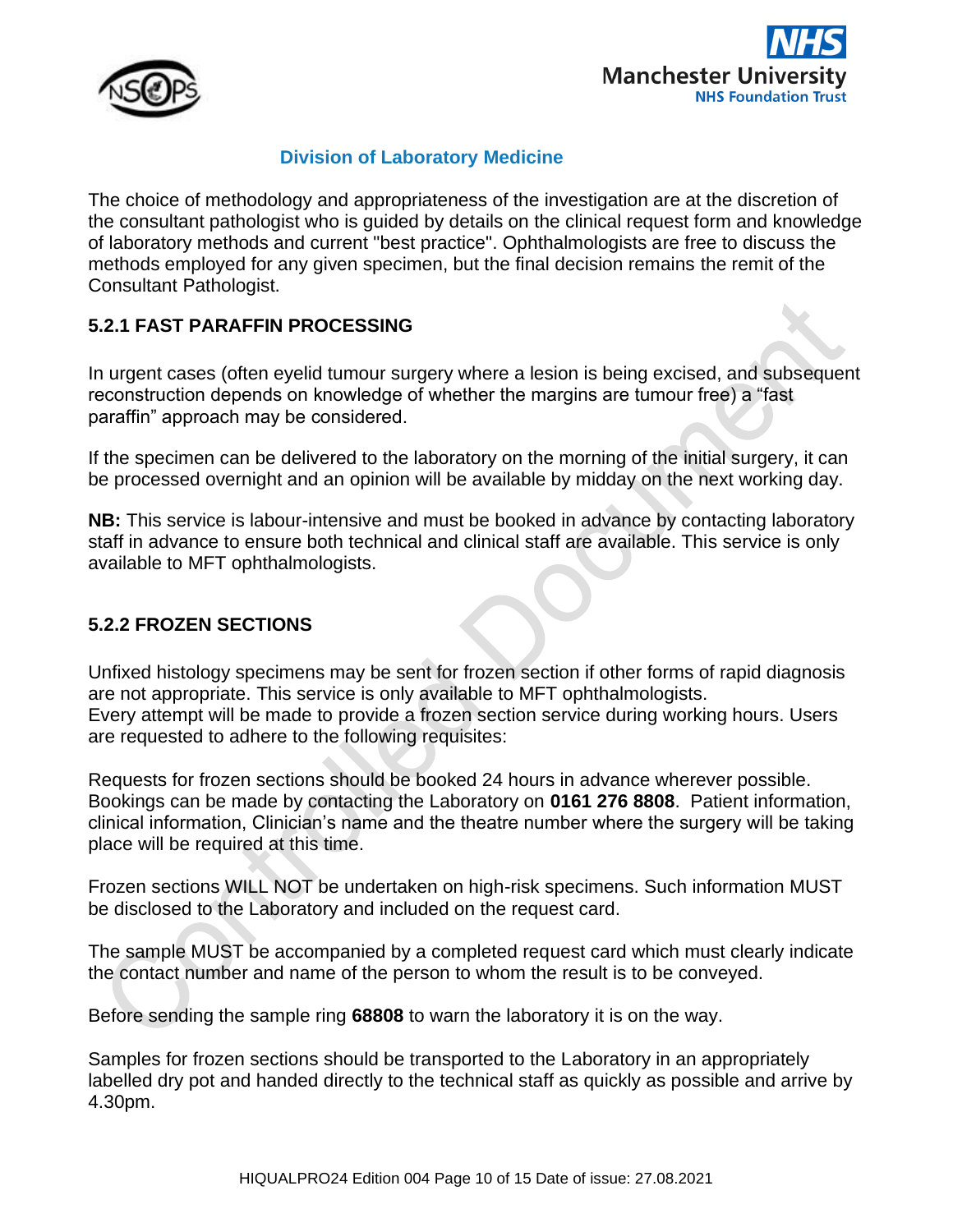



#### <span id="page-10-0"></span>**5.2.3 IMMUNOFLUORESENCE**

Conjunctival biopsies for immunofluorescence (e.g. samples querying Ocular Cicatricial Pemphigoid) should be placed directly into transport medium. It is extremely important these specimens are NOT placed in formalin as the technique cannot be carried out on fixed tissue. The sample in transport medium should also be labelled with relevant patient identification details.

These samples need to be sent to the laboratory as soon as possible. If they cannot be sent by 5pm please ensure they are stored in a fridge and delivered first thing the next morning.

#### **Immunofluorescence is not available on high risk specimens.**

#### <span id="page-10-1"></span>**5.3 CYTOLOGY INVESTIGATIONS**

Cytology is the investigation of small samples of dispersed or dissociated cells and other tissue components devoid of natural tissue architecture.

Specimens for cytological investigations include surface impression cytology and cytology of fluid such as tears, aqueous, vitreous, or fluid from cystic lesions.

Cytological investigation provides a preliminary diagnostic impression and should not be regarded as providing a definitive diagnosis. If there is uncertainty about its use in a particular case, it is preferable to discuss the case with the consultant pathologist prior to obtaining the specimen.

**5.3.1 Vitrectomy specimens:** Please contact the laboratory prior to sending vitrectomy specimens. We prefer to receive a formal pars plana vitrectomy in a cassette or bag. If samples are required for microbiology, virology or PCR please remove these from the cassette/bag first. Samples from MFT should be sent fresh immediately to the laboratory. Fresh samples should be delivered by 2pm. Samples taken on a Friday afternoon can be fixed in an equal volume of 10% neutral buffered formalin. Samples from external hospitals sent by post should be fixed in an equal volume of 10% neutral buffered formalin.

**Small volume cytology specimens:** The syringe used in the collection of the sample may be submitted with the fluid inside. **Needles must be removed and the syringe capped.** MFT specimen should be sent fresh as soon as taken. Samples taken on a Friday afternoon should be fixed using an equal volume of 10% formalin drawn up into the same syringe. Indication should be made on the request form as to whether the specimen is fixed or not.

Please do not send unfixed specimens from external hospitals unless by same day courier.

**If microbiological investigation is required, the requesting clinician must submit a separate specimen to an appropriate microbiology service. It is not possible for this laboratory to split a specimen under sterile conditions.**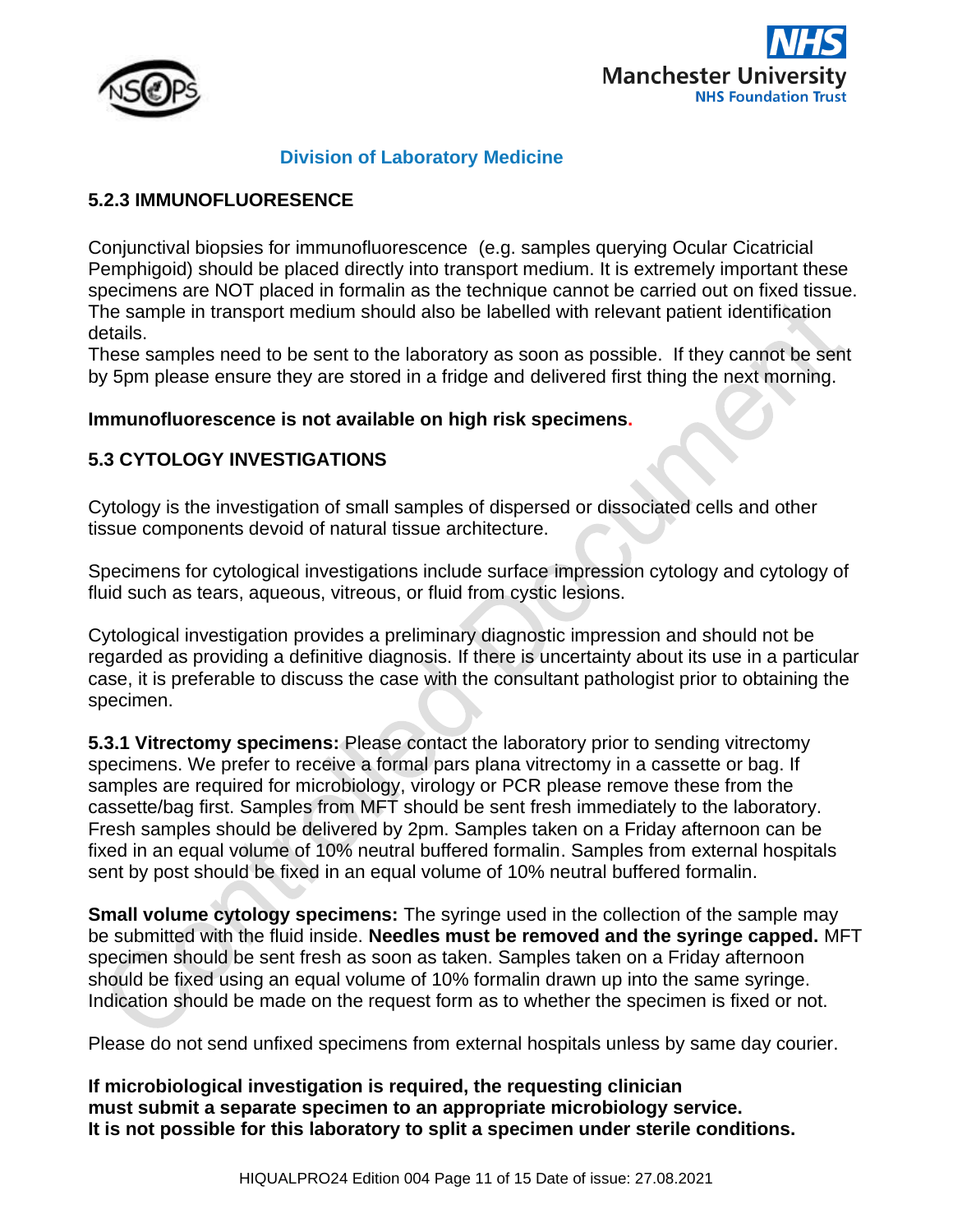



#### <span id="page-11-0"></span>**5.3.2 IMPRESSION CYTOLOGY**

These samples should be submitted in a pot containing formalin in a manner similar to histology specimens. These samples will be referred by us to the NSOPS service within the UCL Institute of Ophthalmology London.

#### <span id="page-11-1"></span>**6. SAMPLES FROM OUTSIDE ENGLAND/PRIVATE PATIENTS**

The department is happy to accept specimens or second opinion referral cases from users outside of England or Private Clinics. For these specimens a charge will be made to the referring clinician/hospital.

For information about our charges please contact Anna McEwen [anna.mcewen@mft.nhs.uk](mailto:anna.mcewen@mft.nhs.uk)

#### <span id="page-11-2"></span>**7. RESEARCH**

The ophthalmic pathology department is happy to actively support researchers.

Cellular pathology research offers the following services:

- Processing, paraffin embedding and sectioning of fixed tissue
- Electron microscopy (subject to requirements)
- Frozen sectioning of fresh tissue samples
- Immunohistochemistry (IHC) including single and dual staining
- Antibody optimisation for IHC
- Chromogenic in-situ hybridisation (CISH)
- Silver in-situ hybridisation (SISH)
- Standard H&E and special staining techniques
- Pathological review

<span id="page-11-3"></span>Please contact the department if you wish to discuss a project.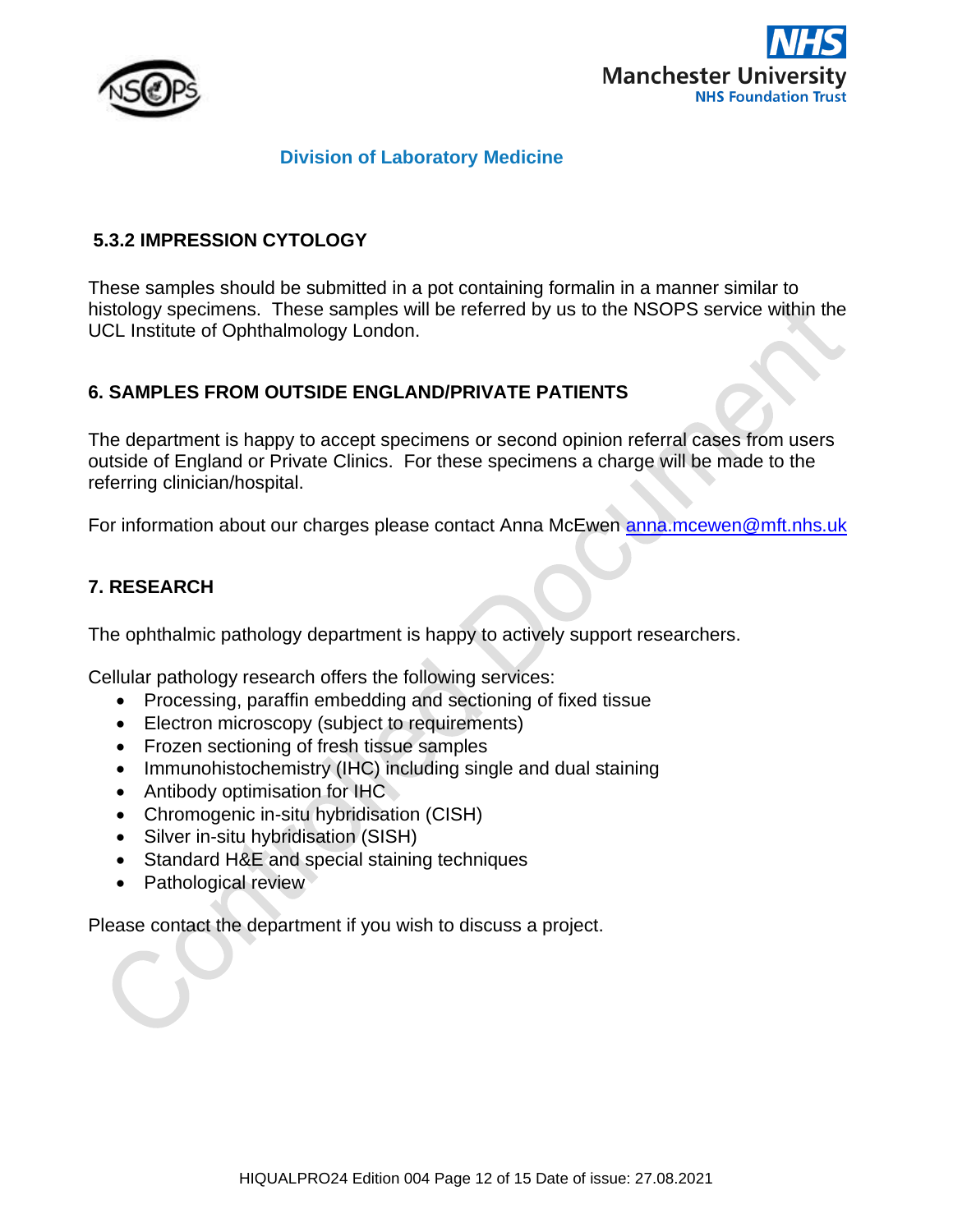



#### **8. TRAINING**

Both ophthalmologists and histopathologists are welcome to spend time in the department if they wish to learn about ophthalmic pathology, either in preparation for examinations or in order to develop a subspecialist interest.

Please contact the laboratory if you wish to arrange a training placement.

#### <span id="page-12-0"></span>**9. REFERRAL CENTRES**

Below is a list of the departments we may refer work to:

UCL Institute of Ophthalmology **E-Floor** 11-43 Bath Street **Royal Hallamshire Hospital** London **Contract Contract Contract Contract Contract Contract Contract Contract Contract Contract Contract Contract Contract Contract Contract Contract Contract Contract Contract Contract Contract Contract Contract Contrac** EC1V 9EL Sheffield

Duncan Building New York 1989, New York 1989, New York 1989, New York 1989, New York 1989, New York 1989, New York 1989, New York 1989, New York 1989, New York 1989, New York 1989, New York 1989, New York 1989, New York 19 Royal Liverpool Hospital Manchester Prescot St M20 4BX **Liverpool** Merseyside L7 8XP

NSOPS, Department of Eye Pathology NSOPS, Department of Histopathology S10 2JF

NSOPS The Christie NHS Foundation Trust 5th Floor Department of Histopathology

# <span id="page-12-1"></span>**10. COMMUNICATION OF RESULTS**

The department aims to provide a timely as well as a high quality service. Reports will be available on ICE once they have been authorised by the Consultant Pathologist.

Typed reports will also be available when all necessary tests have been completed, reviewed and authorised by a Consultant Pathologist. Paper copies of reports will be posted to external users or can be emailed to a secure NHS.net account. Verbal reports or clinical discussions can only be provided to qualified medical staff by Consultant Pathologists. All report enquiries should be directed to the secretarial office in the first instance. The scientific staff in the laboratory cannot give out any information regarding results/reports.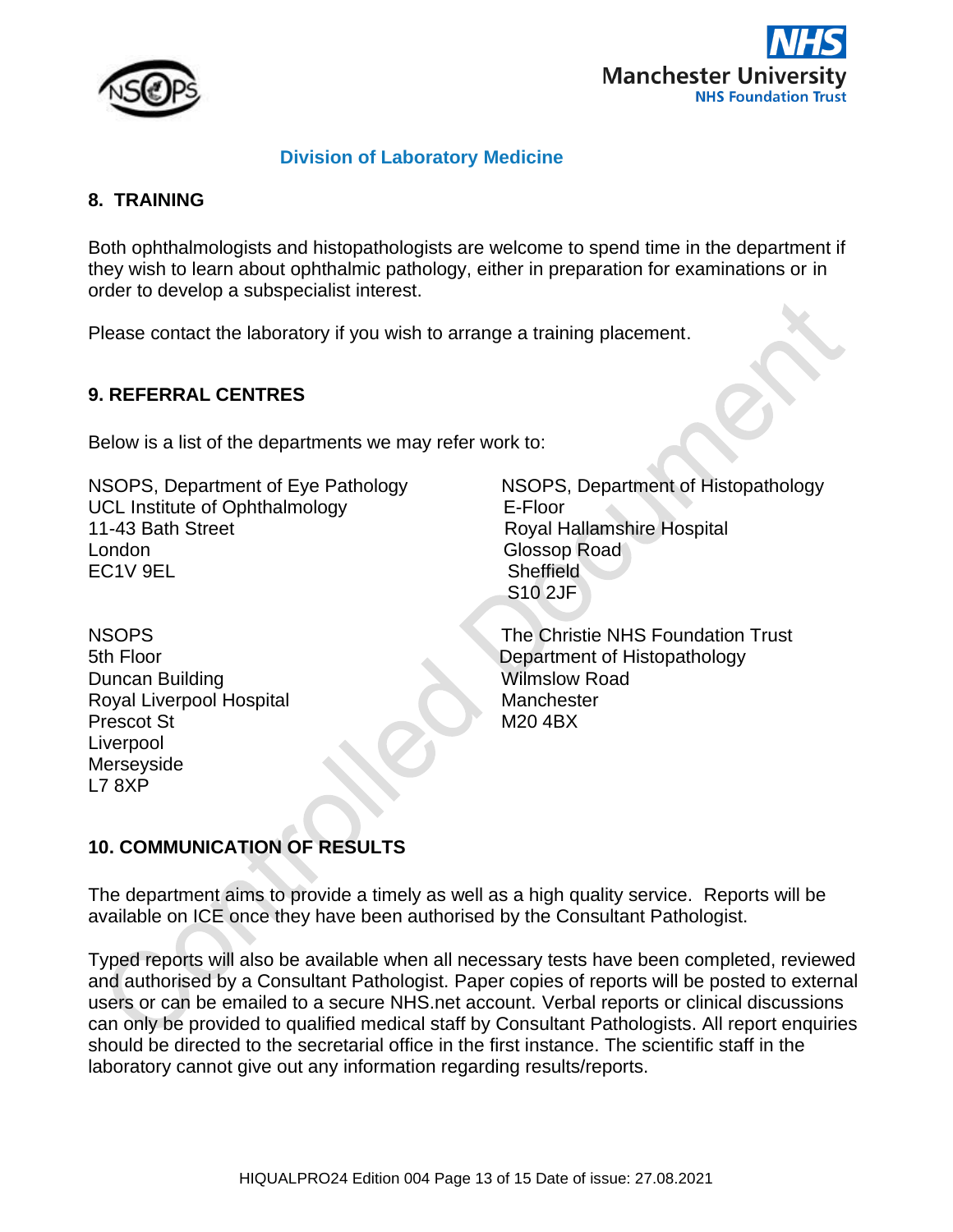



#### **Histology Reports**

| Telephone    | 0161 701 1615               |
|--------------|-----------------------------|
| <b>Email</b> | mft.adult.histosecs@nhs.net |

Users are requested to check if final reports are available on ICE, in hospital notes, clinics or wards before making enquiries. Please note that clerical staff will not give report details over the telephone, but on request, authorised reports can be faxed to dedicated hospital fax numbers and General Practitioners.

Advice to clinicians is readily available at all stages of the diagnostic process, from deciding what material to submit for examination to guidance on interpretation of the final report. Please feel free to contact the consultant pathologist or the Lead BMS with any queries.

#### <span id="page-13-0"></span>**10.1 TURNAROUND TIMES**

Ophthalmic Pathology works to RCPath Key Performance Indicators (KPI). The target is to report 80% of diagnostic biopsy cases within 7 days, and 80% of all specimens within 10 days (except those requiring decalcification). Workload figures and turnaround times are reported to NHS England regularly.

Reporting times for all specimens, including urgent and HSC205, may be extended if they are high risk specimens, large resection specimens or calcified or bony samples. Any case requiring specialist techniques such as immunohistochemistry or electron microscopy will also likely have extended reporting times. Some cases may require referral to a specialist referral centre, which can prolong reporting times. However, a preliminary report would be issued beforehand. An appropriate frozen section request will aim to be reported by telephone within 60 minutes. Frozen sections should normally be booked with the laboratory beforehand.